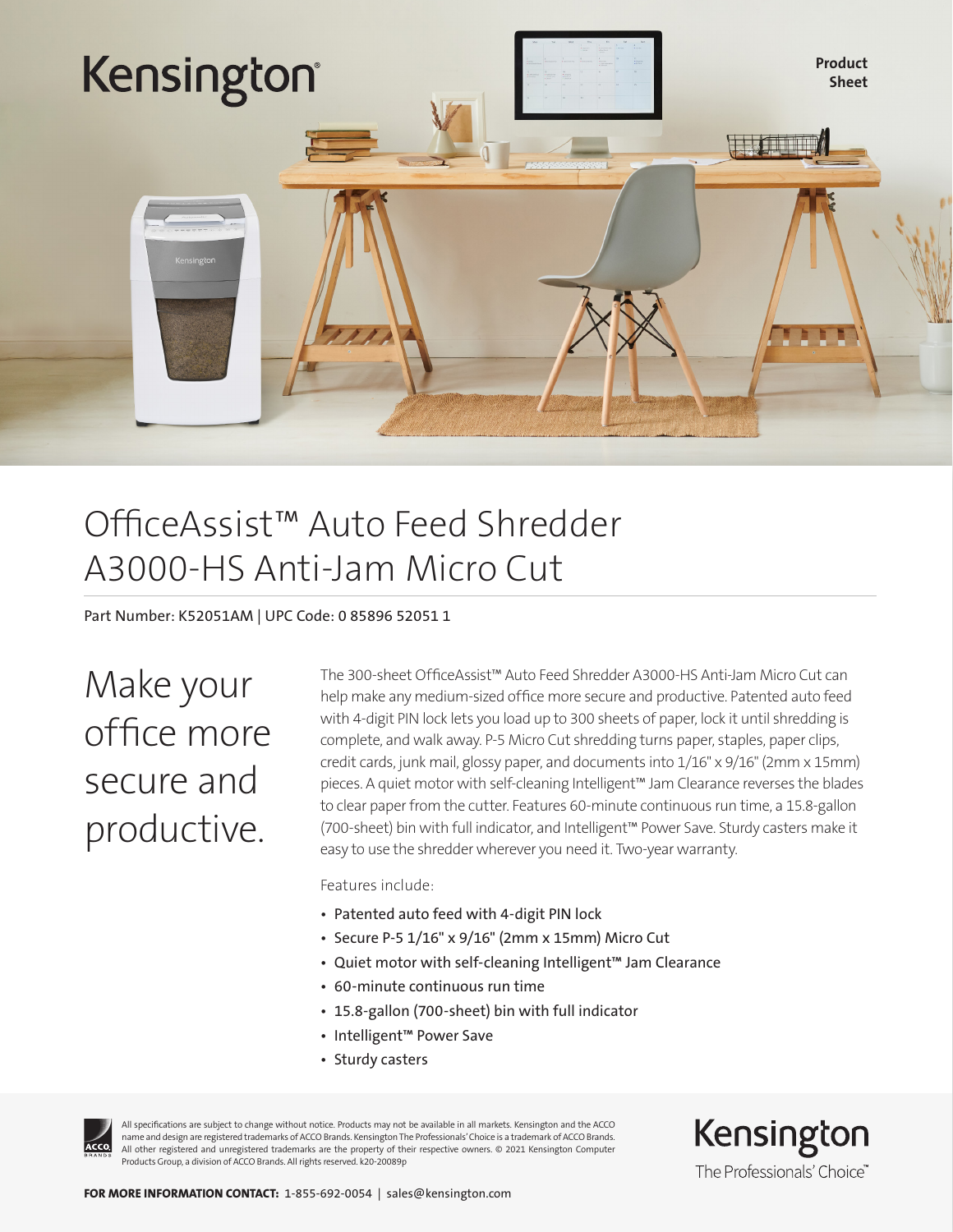# Kensington®

### OfficeAssist™ Auto Feed Shredder A3000-HS Anti-Jam Micro Cut

Part Number: K52051AM | UPC Code: 0 85896 52051 1

Intelligent™ Power Save – Automatically switches to this mode when not in use (but still turned on) to save energy.

### Patented Auto Feed with 4-Digit

PIN Lock – Lets you load up to 300 sheets of paper, lock it until shredding is complete, and walk away. Shreds staples, paper clips, and credit cards.

Quiet Motor with Self-Cleaning Intelligent™ Jam Clearance – Reverses the blades when too much paper is inserted and upon completing a job to clear paper from the cutter, helping avoid timeconsuming and frustrating paper jams.

Kensington



60-Minute Continuous Run Time – Runs without overheating, for large jobs.

P-5 Security Rating – Micro cut shredding turns paper into 1/16" x 9/16" (2mm x 15mm) pieces. Ideal for business confidential documents.

15.8-Gallon (700-Sheet) Bin with Full Indicator – Large bin requires less emptying. An indicator lets you know when the bin is full.

Sturdy Casters – Make it easy to use the shredder wherever you need it.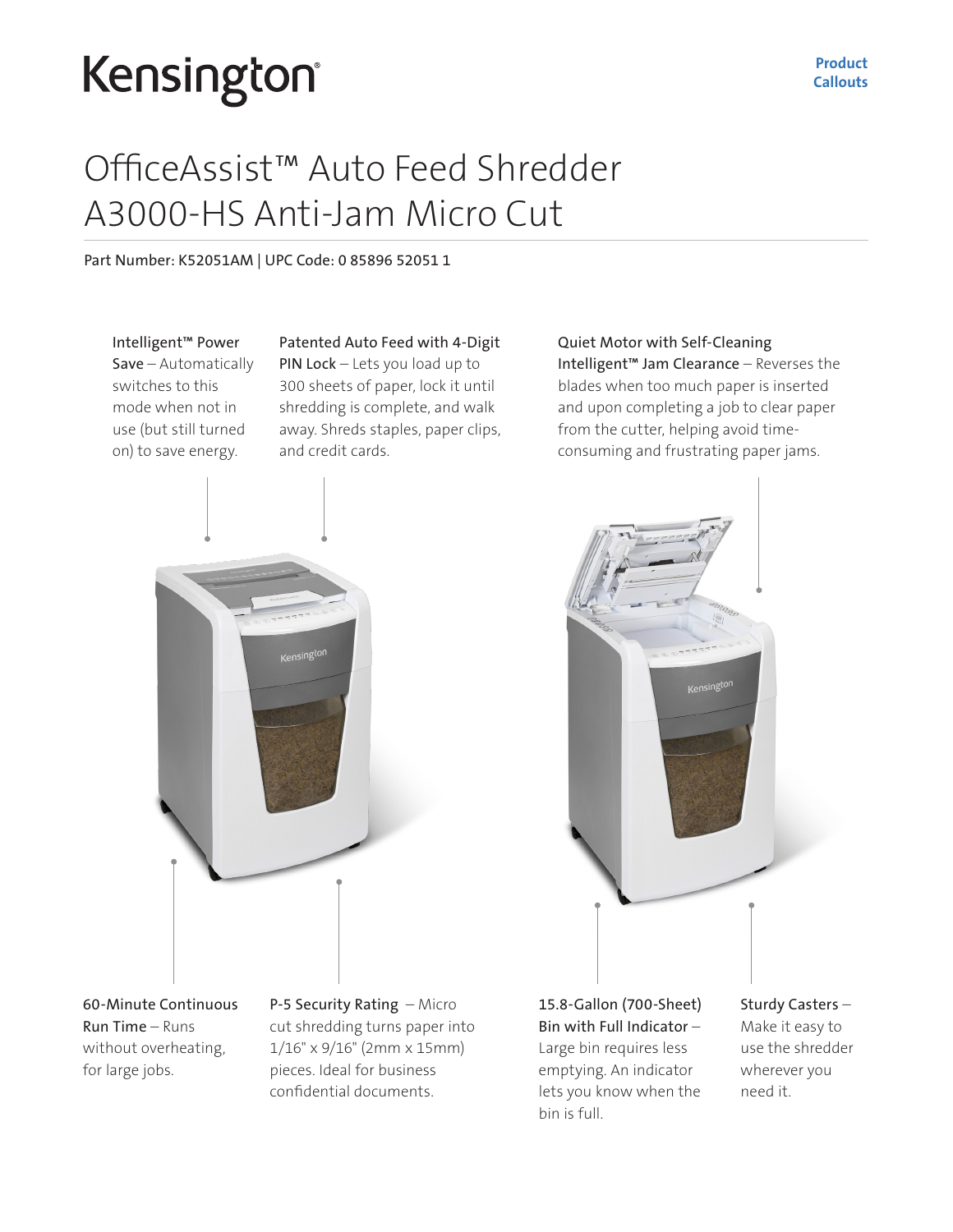## Kensington®

### OfficeAssist™ Auto Feed Shredder A3000-HS Anti-Jam Micro Cut

Part Number: K52051AM | UPC Code: 0 85896 52051 1

| Features                      |                          |                          |                         |
|-------------------------------|--------------------------|--------------------------|-------------------------|
| Model                         | A1500-HS                 | A3000-HS                 | A6000-HS                |
| Users                         | 1-3 users                | 5 to 10                  | 10 to 20                |
| Cut Type                      | Micro Cut                | <b>Micro Cut</b>         | Micro Cut               |
| <b>Security Rating</b>        | $P-5$                    | $P-5$                    | $P-5$                   |
| <b>Manual Sheet Capacity</b>  | 6                        | 8                        | 10                      |
| Auto Sheet Capacity           | 150                      | 300                      | 600                     |
| Run Time                      | 30 minutes               | 60 minutes               | 240 minutes             |
| <b>Bin Capacity</b>           | 11.6 gallons (44 liters) | 15.8 gallons (60 liters) | 29 gallons (110 liters) |
| <b>Bin Capacity in Sheets</b> | 500                      | 700                      | 1300                    |
| Bin Style                     | Pull-out                 | <b>Pull-out</b>          | Cabinet                 |
| Shreds Staples, Paper Clips   | $\bullet$                | $\bullet$                | $\bullet$               |
| <b>Shreds Credit Cards</b>    | $\bullet$                | $\bullet$                | $\bullet$               |
| Intelligent™ Jam Clearance    | $\bullet$                | $\bullet$                | $\bullet$               |
| Intelligent™ Power Save       | $\bullet$                |                          |                         |
| <b>Bin Full Indicator</b>     | $\bullet$                | $\bullet$                | $\bullet$               |
| <b>Casters for Mobility</b>   |                          |                          | $\bullet$               |
| Noise Level                   | 55 dBa                   | 55 dBa                   | 55 dBa                  |
| Lockable Chamber              |                          | 4-digit PIN lock         | 4-digit PIN lock        |
| Product Warranty              | 2-years                  | 2-years                  | 2-years                 |



All specifications are subject to change without notice. Products may not be available in all markets. Kensington and the ACCO name and design are registered trademarks of ACCO Brands. Kensington The Professionals' Choice is a trademark of ACCO Brands. All other registered and unregistered trademarks are the property of their respective owners. © 2021 Kensington Computer Products Group, a division of ACCO Brands. All rights reserved. k20-20089p

Kensington The Professionals' Choice"